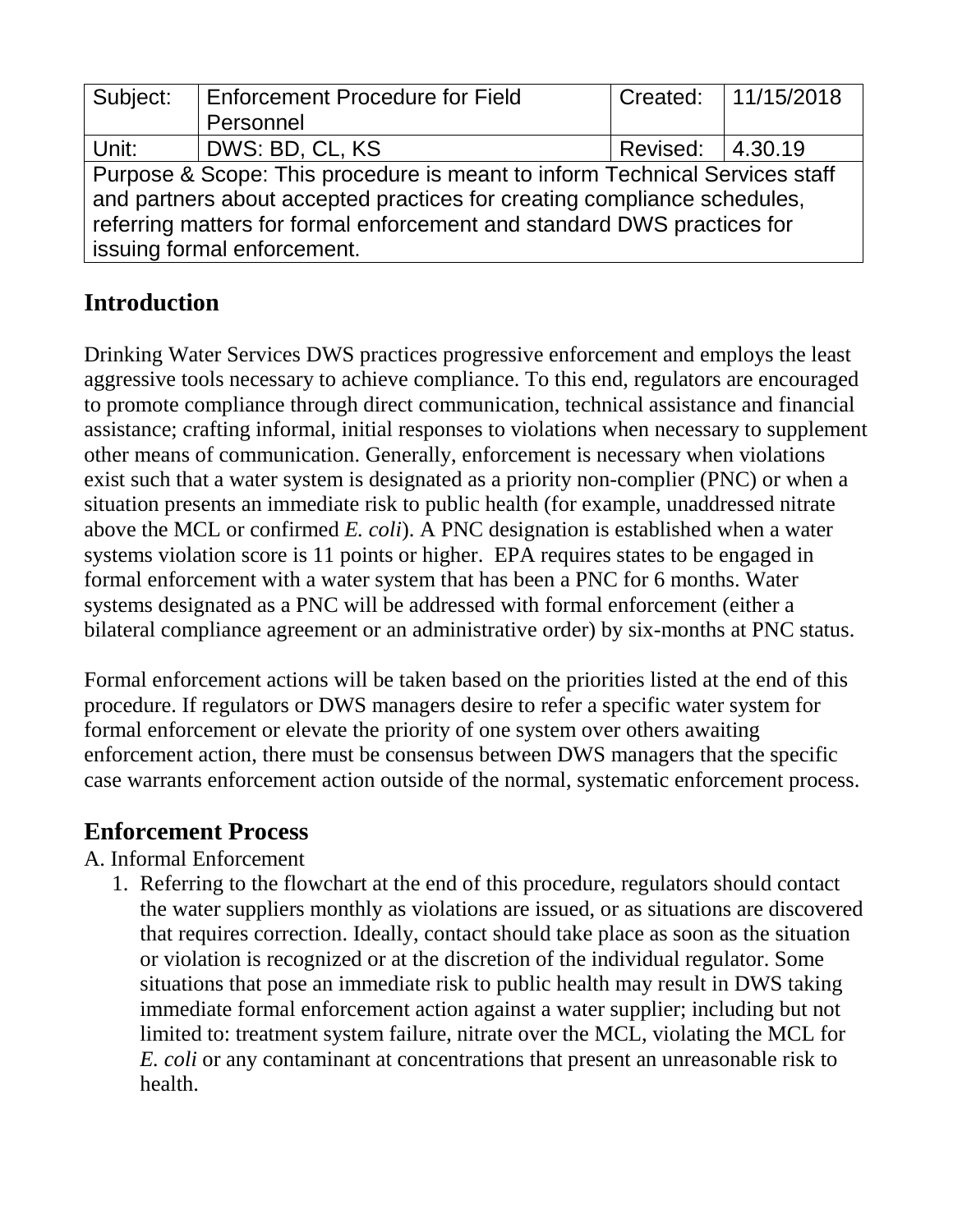Please note that water supplier, in this context, means the owner, operator, Home Owners Association (HOA) officer, park manager, administrative contact or anyone else responsible for the water system. If more than one person is responsible for water system operations, contact a couple people if possible, especially if one person isn't always reliable. This initial conversation is hopefully all that is necessary to resolve the situation, especially if the water supplier is cooperative. A contact report should be written documenting the conversation.

- 2. The Data Management, Compliance and Enforcement unit has created autogenerated informal compliance letters to address the following situations:
	- chemical contaminants exceeding the MCL,
	- lead or copper exceeding the action level,
	- confirmed *E. coli* in a groundwater source and
	- Coliform investigations and repeated coliform investigations that trigger the need for residual maintenance.

For these situations, the letter is automatically mailed to the PWS contact with a copy sent to the regulator. A compliance schedule is entered and viewable on the Compliance & Enforcement page at data online. The regulator should also contact the water system operator to answer any questions they may have and make sure they understand what's required and possible consequences for failing to comply.

- 3. If you are writing an informal enforcement letter to address violations, make sure to include an action plan that outlines milestones and due dates for informal compliance schedules. Action plans and milestone are typically scheduled out 30- 60 days apart, with an overall length of the informal schedule not to extend beyond six months (unless approved by DWS). This helps prevent overlapping of multiple enforcement schedules for the same situation.
	- a. Send a pdf copy of the letter and any additional information about the compliance schedule to compliance.dw@state.or.us. DMCE staff will create a compliance schedule which will be displayed on the data online webpage for Compliance & Enforcement.

If the situation can't be resolved in six months, the regulator can refer the situation to DWS enforcement personnel.

Health-based violations or situations of an emergency nature should be addressed as quickly as possible and action required no more than 30 days after the date of the violation or the date when the situation is reported. These situations can be addressed with informal compliance schedules or formal enforcement; in either case, coordinate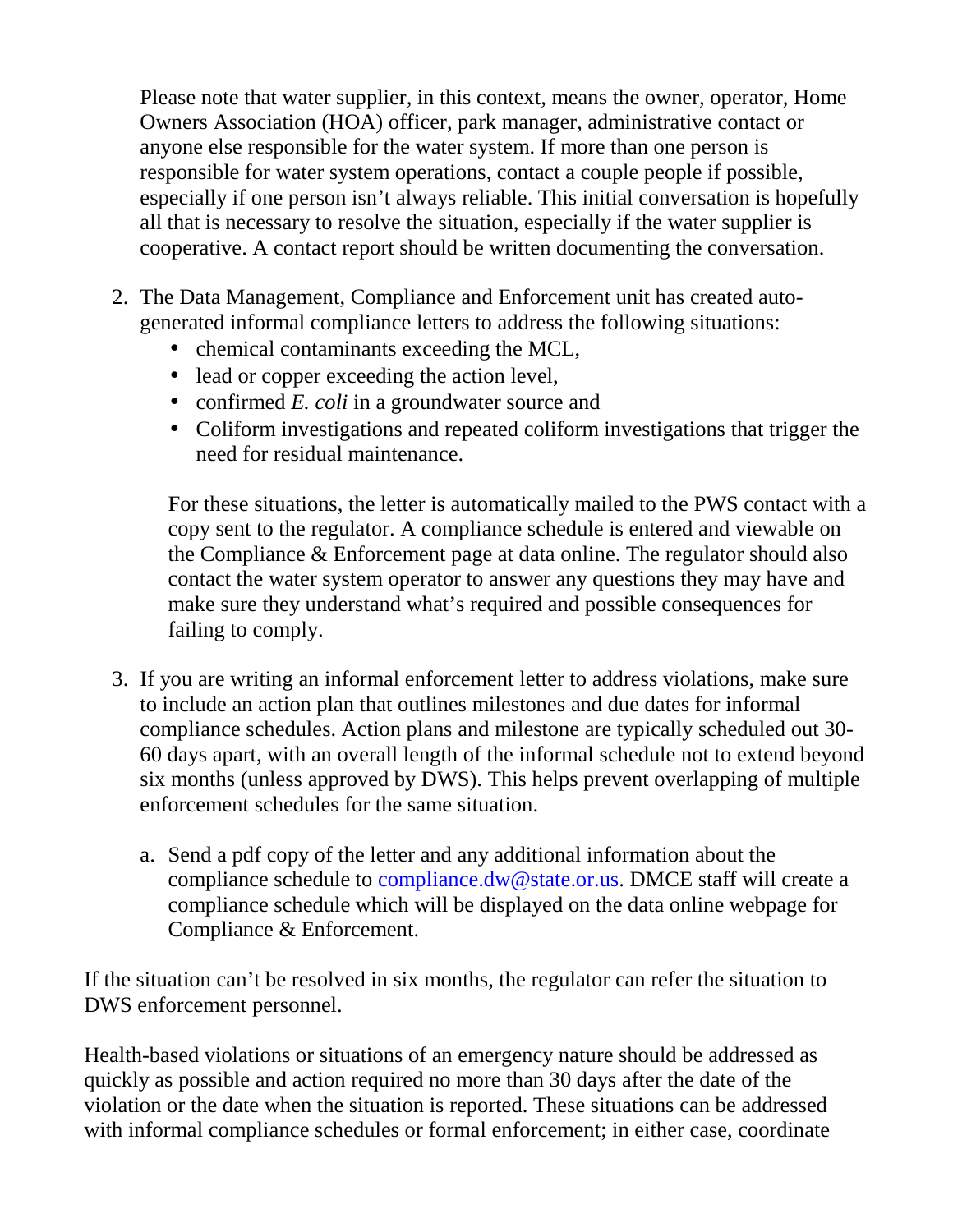with DWS enforcement and county oversight personnel to determine the most appropriate action.

#### B. Formal Enforcement

- 1. If a water supplier is uncooperative and informal enforcement isn't effective or if resolution will take longer than 6 months, refer the situation to DWS enforcement personnel by sending an email message with the pertinent information to compliance.dw@state.or.us.
- 2. DWS will assess the situation and determine the appropriate enforcement tool which may be a warning letter (if the PNC exists before the six-month deadline), an administrative order or a bilateral compliance agreement (if the PNC still exists at six months). Enforcement documents and compliance schedules can be viewed at the data online webpage for Compliance & Enforcement. Formal enforcement, whether administrative orders or bilateral compliance agreements, are prioritized based on the threat to public health represented by the situation and length of time the situation has persisted. A list of enforcement priorities is revised every month.

#### C. Follow-up

- 1. Once an informal or formal compliance schedule is written, it is the regulator's responsibility to provide updates to compliance.dw@state.or.us with new information related to required actions and deadlines.
- 2. When a water supplier completes a required action, the regulator must send an email to compliance.dw@state.or.us with the name and ID of the water system, clearly stating what action was completed so that the compliance schedule can be updated correctly. This can be completed by checking "Enforcement" as the Assistance Type when creating a contact report via the web form.
- 3. An email will automatically be sent to the regulator two weeks prior to any compliance schedule deadline not met. The regulator needs to contact the water system contact or operator to follow up on the progress and ensure they are aware of the required action and deadline. A contact report needs to be written within six days documenting this conversation.
	- a. For formal enforcement, if an update is not received by DWS from the regulator prior to the deadline, DWS enforcement personnel will follow up directly with the water system contact or operator.
	- b. If an extension is needed, determine whether the final compliance deadline will be affected and discuss the matter with the DWS enforcement personnel. Regulators must not offer an extension before consulting with DWS because depending on the situation, DWS may escalate enforcement rather than extend the existing compliance schedule.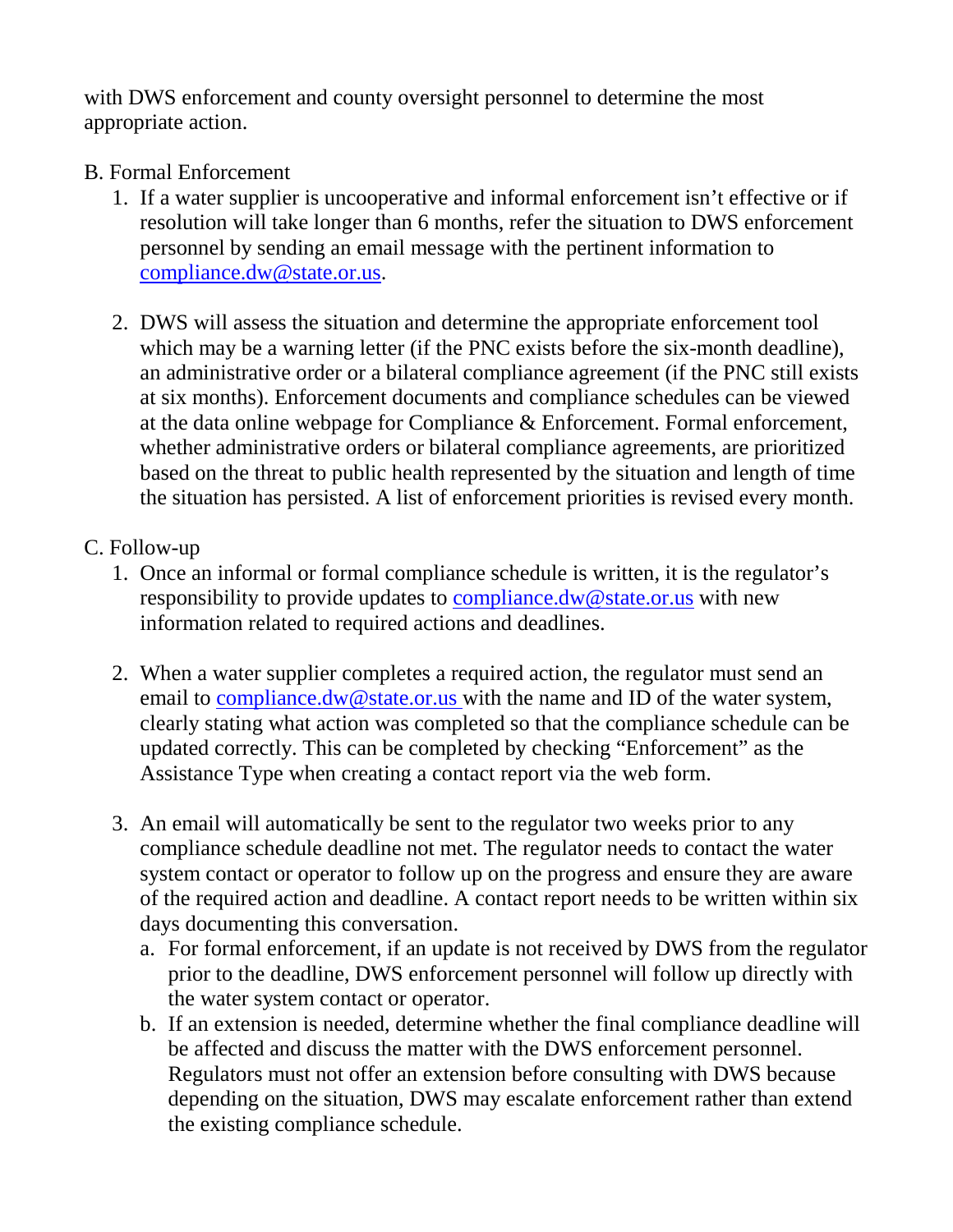If a representative for the water system can't be contacted or doesn't return telephone calls, refer the situation to DWS enforcement personnel for escalation.

# **Enforcement Priorities**

• **Class I - High Priority** (those that constitute an immediate health hazard)

333-061-0032: Lack of, inadequate or ineffective surface water treatment; 333-061-0030(4): Exceeding the MCL for *E. coli*;

333-061-0030(1): Exceeding the MCL for nitrate; and

333-061-0030: Exceeding the MCL for any regulated contaminant at acute concentrations or that represent an immediate risk to public health.

## • **Class II - Medium Priority**

- 333-061-0030: Exceeding the MCL for any regulated contaminant at a non-acute concentration;
- 333-061-0030: Exceeding the action level for lead or copper;
- 333-061-0032(6): Failure to resolve confirmed *E. coli* contamination in a groundwater source;
- 333-061-0076(6): Failure to correct significant deficiencies (considered a direct pathway for contamination) following a sanitary survey;
- 333-061-0034: Failure to properly operate corrosion control;
- 333-061-0031: Exceeding a maximum residual disinfectant level; and

333-061-0032(6) and 333-061-0078: Failing to maintain a disinfectant residual

following repeated coliform investigations or failing to correct sanitary defects; 333-061-0036(11) failure to meet 4.0-log treatment minimum value 333-061-0032 failure to meet required disinfection CT's

- **Class III Low-Priority** (those that do not constitute a known health hazard)
- 333-061-0036: Failure to meet monitoring or reporting requirements;
- 333-061-0050: Failure to ensure water system components or facilities meet construction standards;
- 333-061-0076(6): Failure to correct other significant deficiencies following a sanitary survey;
- 333-061-0042: Failure to publish public notice;
- 333-061-0232: Failure to fulfill the responsibilities of a water system operator (for an individual operator);
- 333-061-0060: Failure to obtain or complete plan review;
- 333-061-0225: Failure by a water supplier to utilize a certified operator; and
- 333-061-0040: Failure to report properly collected sampling results.